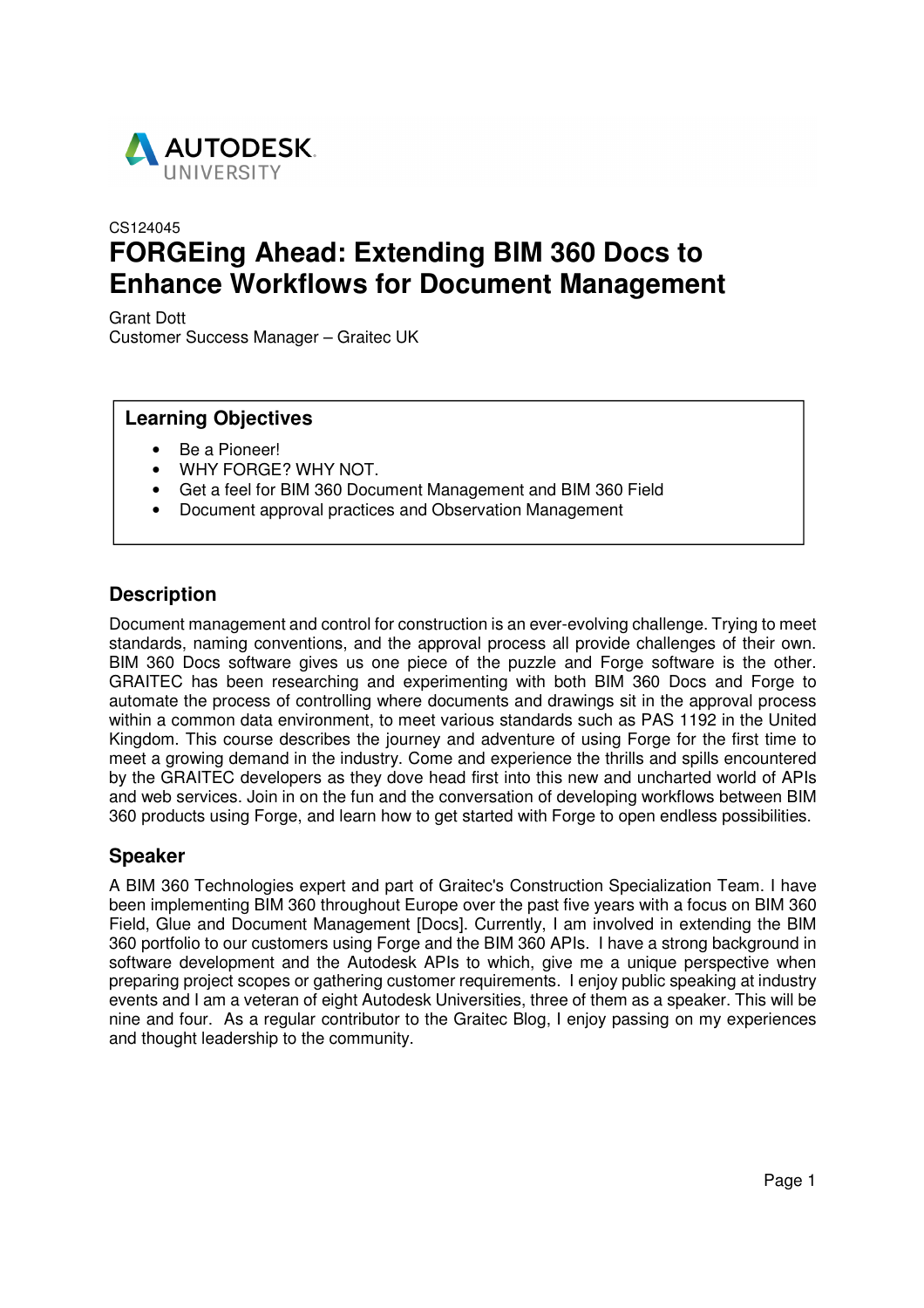

## **First, a note from Grant…**

When I put the plan for this session together, way back in April and May, we (Graitec), had little knowledge of Forge. At the time, Forge didn't do too much. At least we thought that at the time. Since then, The Forge APIs have grown and we have discovered that they (the APIs) can now help us get on with building some great tools. We will also look at the old APIs (they still exist) that can help us mine data within BIM 360 Field.

We are for the most part, still in the 'Proof of Concept' stage but we are making headway with our partners and customers. This session is about the journey that we have taken to get where we are. The focus is more on the 'why' rather than the 'what' but we will still talk a lot about the 'what'. If you are interested in reasons 'why' to take on Forge then welcome aboard.

Although the session talks about APIs and other programming terms, it is in no way intended just for programmers. In fact, quite the opposite. It is a light-hearted look at what is possible by taking the plunge and learning to swim.

Welcome to Vegas! Grant

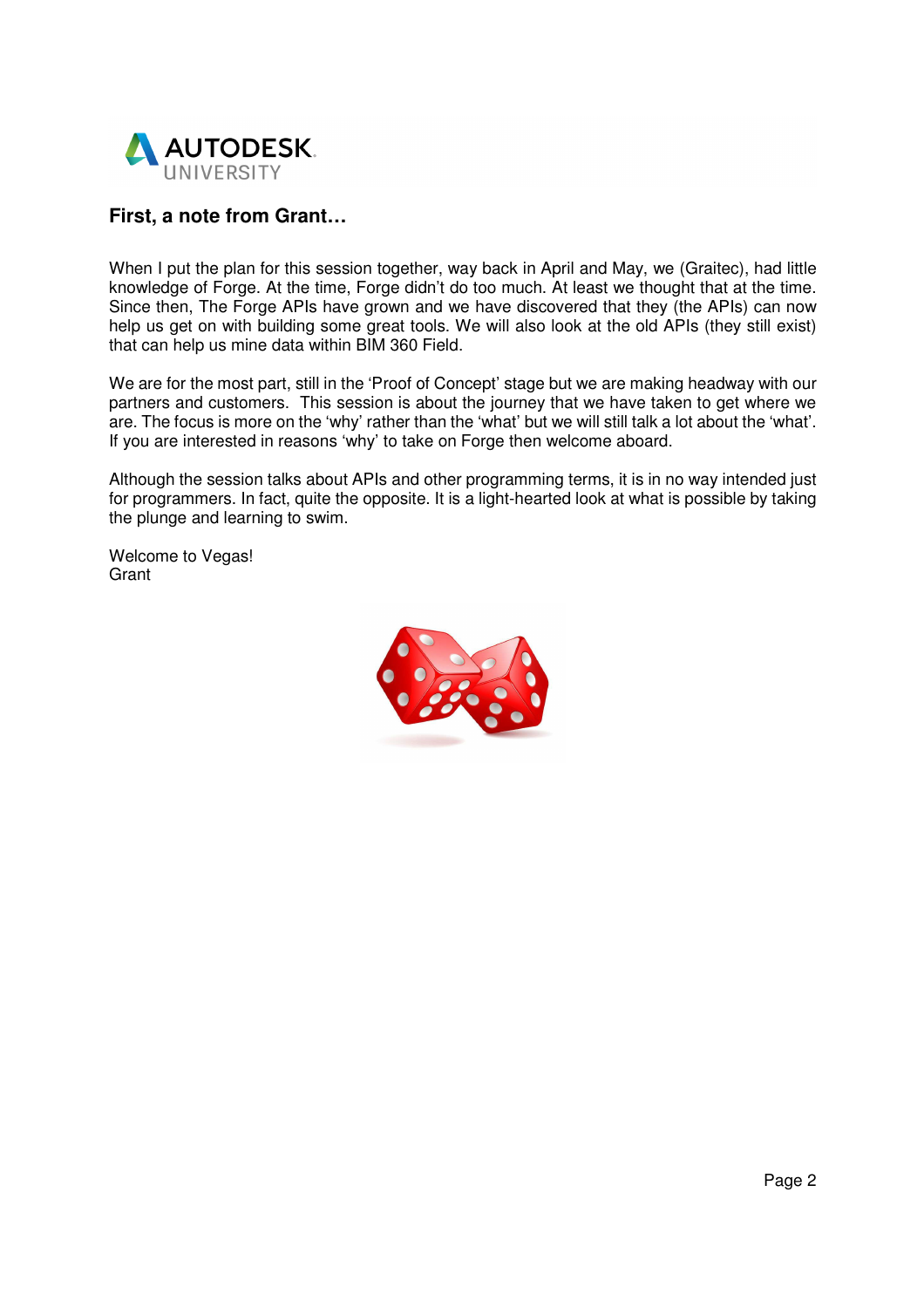

### **A Glossary of things to come**

#### **Forge**

Autodesk Forge is a connected developer cloud platform comprised of web services, technical resources, and an engaged community. Forge operates in a common data environment and leverages Autodesk's 35 years of industry expertise, technology, and global network, enabling companies to get started quickly and focus on developing customized and scalable solutions to solve design, engineering, and manufacturing challenges. https://forge.autodesk.com/

### **PAS 1192-2:2013**

The Specification for information management for the capital/delivery phase of construction projects using building information modelling. It is sponsored by the Construction Industry Council (CIC) and published by The British Standards Institution. It came into effect on 28 February 2013. http://bim-level2.org/en/standards/

#### **BIM 360 Document Management**

With BIM 360 Document Management, construction teams can manage blueprints, 2D plans, 3D BIM models, and any other project documents. BIM 360 Document Management is designed to streamline your document management processes. https://info.bim360.autodesk.com/bim-360-docs

#### **BIM 360 Field**

A construction **field** management software that combines mobile technologies at the point of construction with cloud-based collaboration and reporting. Turn your **field** data into powerful information that improves quality, safety and profitability for construction and capital projects. https://info.bim360.autodesk.com/bim-360-field

The API is available here.

https://knowledge.autodesk.com/support/bim-360-field/learn-

explore/caas/CloudHelp/cloudhelp/ENU/BIM-360-Field/files/GUID-91A6047A-551F-47FC-A88A-5FE01BC10821-htm.html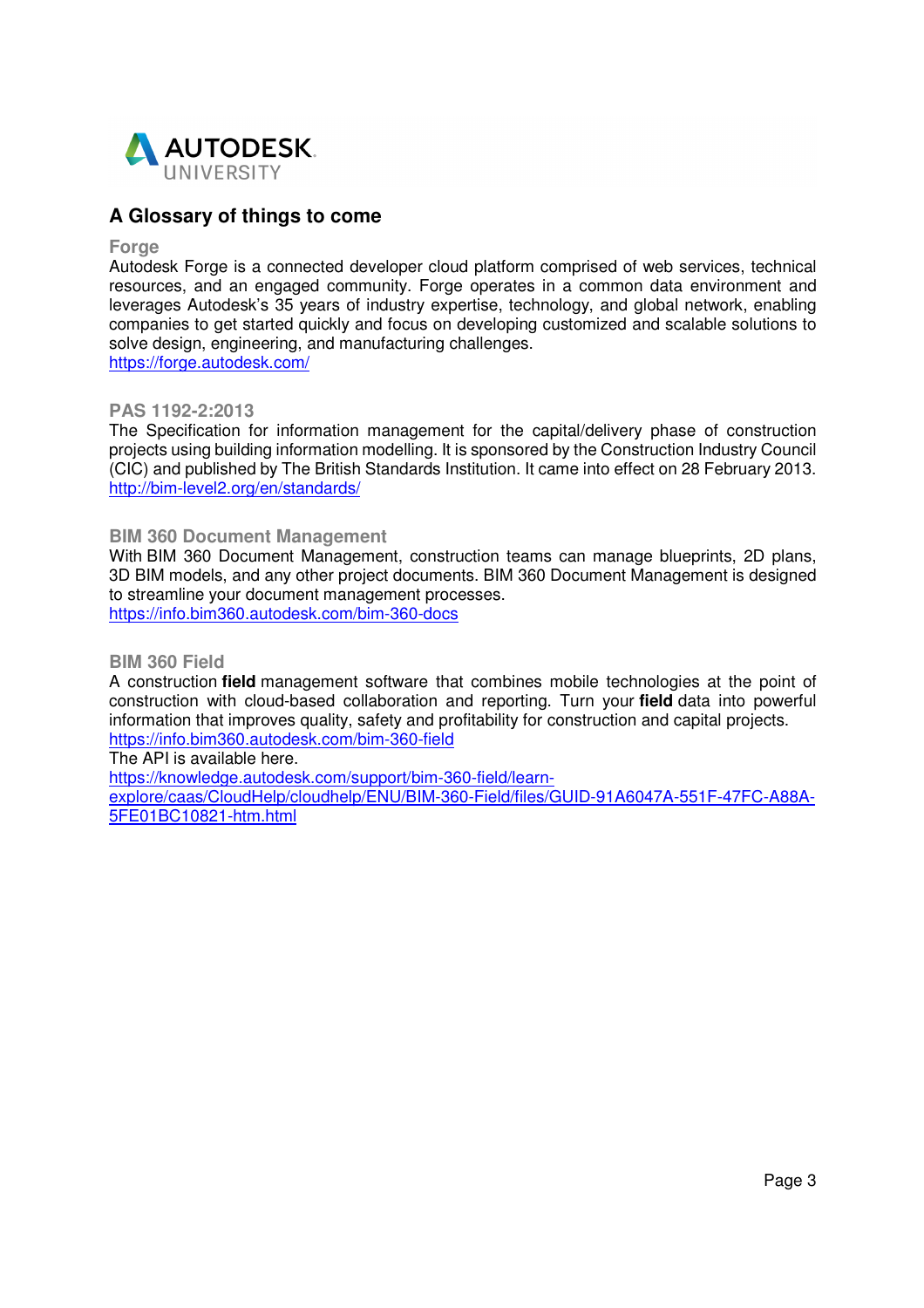

### **Why be a Pioneer**

It all starts with a demand.

Last year at Autodesk University, I presented a session about how BIM 360 Docs (it was known as Docs back then) could be used for purposes other than construction documents. I discussed retail and planogramming, interior design and quality checking. I always felt there was more to Docs at the time but let's face it, it was not the fanciest tool in the box.

From that session came a fantastic discussion with members of the audience putting in their two pennies worth of thoughts and challenging the then current workflows of Docs.

- It doesn't do what a Common Data Environment needs to do?
- It has no way of verifying drawing naming conventions?
- How does it handle the drawing approval process?
- Can we claim that the documents are the latest and greatest?

It's just a small list of the many questions that got fired at me that day. So, I, in turn fired them back at Autodesk (as you do). The replies varied but it seems that the 'Roadmap' contained many answers….it's coming in a future release…..we're working on it.

Without going too much further here, many of my ideas for Forge applications came from listening to the attendees of last year's session.

- Q. So why be a pioneer?
- A. To provide a solution.

Sounds simple. To be a pioneer and provide a solution we need something to solve. I have chosen two challenges to talk about today.

**BIM 360 Document Management and the drawing approval process (PAS 1192)**  I got asked by a customer during a BIM 360 Docs consulting session about the approval process in the CAPEX section of the common data environment as described in the PAS 1192 document that describes BIM level 2. I am NOT a PAS 1192 expert but I reviewed my potential solution with my customer and he seemed pleased that what I had proposed would work. The solution uses Forge to communicate with BIM 360 Document Management.

### **BIM 360 Field and cross project reporting (sort of)**

BIM 360 Field is a wonderful tool for storing and reporting on everything that does or could happen on a construction site. For those of you familiar with BIM 360 Field it has limited cross project reporting. When I was asked if a user could log into BIM 360 Field and see all of the issues assigned to him across all the projects he was involved in, I thought, what a great idea. This solution uses the BIM 360 APIs to delve into the BIM 360 Field database.

So, let's be pioneers!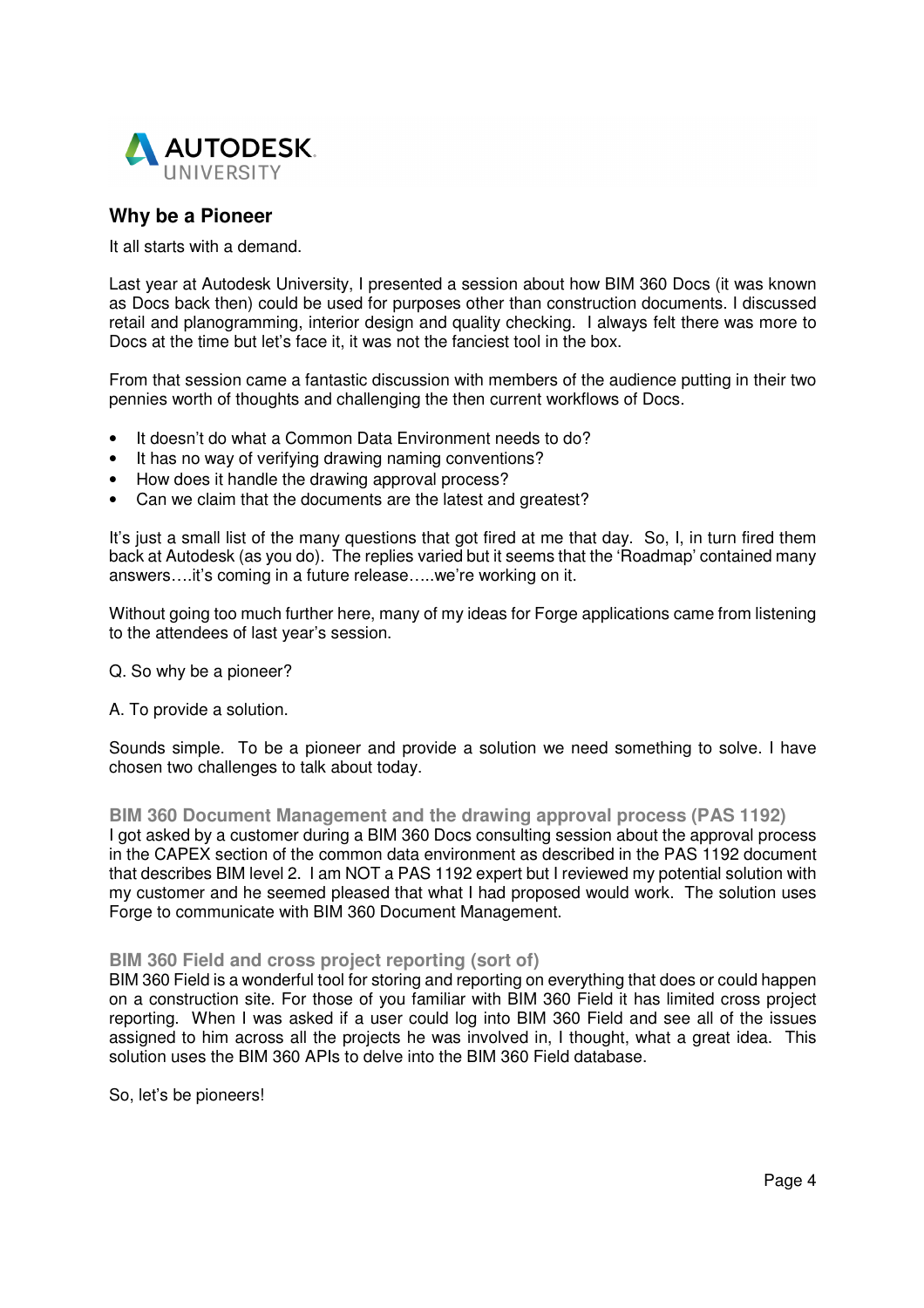

## **Why Forge?........ Why Not?**

Because I thought it would be cool to try something new

BIM 360 Document Management was built upon the Forge API structure (trying not to be too technical here). It is a set of web functions that allows applications in the cloud to share thoughts and talk to each other. Once we capture the thoughts and data, we can then perform wonderful things.

Join the Autodesk Developer Network if you are not already a member.

http://usa.autodesk.com/adsk/servlet/index?id=26144602&siteID=123112

This will give you access to developers who use the code. They create apps and solve member problems and they do it well.

BIM 360 cloud applications are different from desktop versions of other Autodesk products. On a desktop application such as AutoCAD we develop custom functions by using APIs such as .NET, that work inside the host application's memory space. It doesn't quite work that way with cloud applications such as BIM 360 Document Management.

We need to find a way into the data structures of the cloud app and manipulate the data. We cannot manipulate the interface (create a custom menu). So, we need to build a separate web app that communicates with BIM 360 Document Management.



What this means is that we can integrate data from 'Forge Enabled' applications with any other application (Forge or not).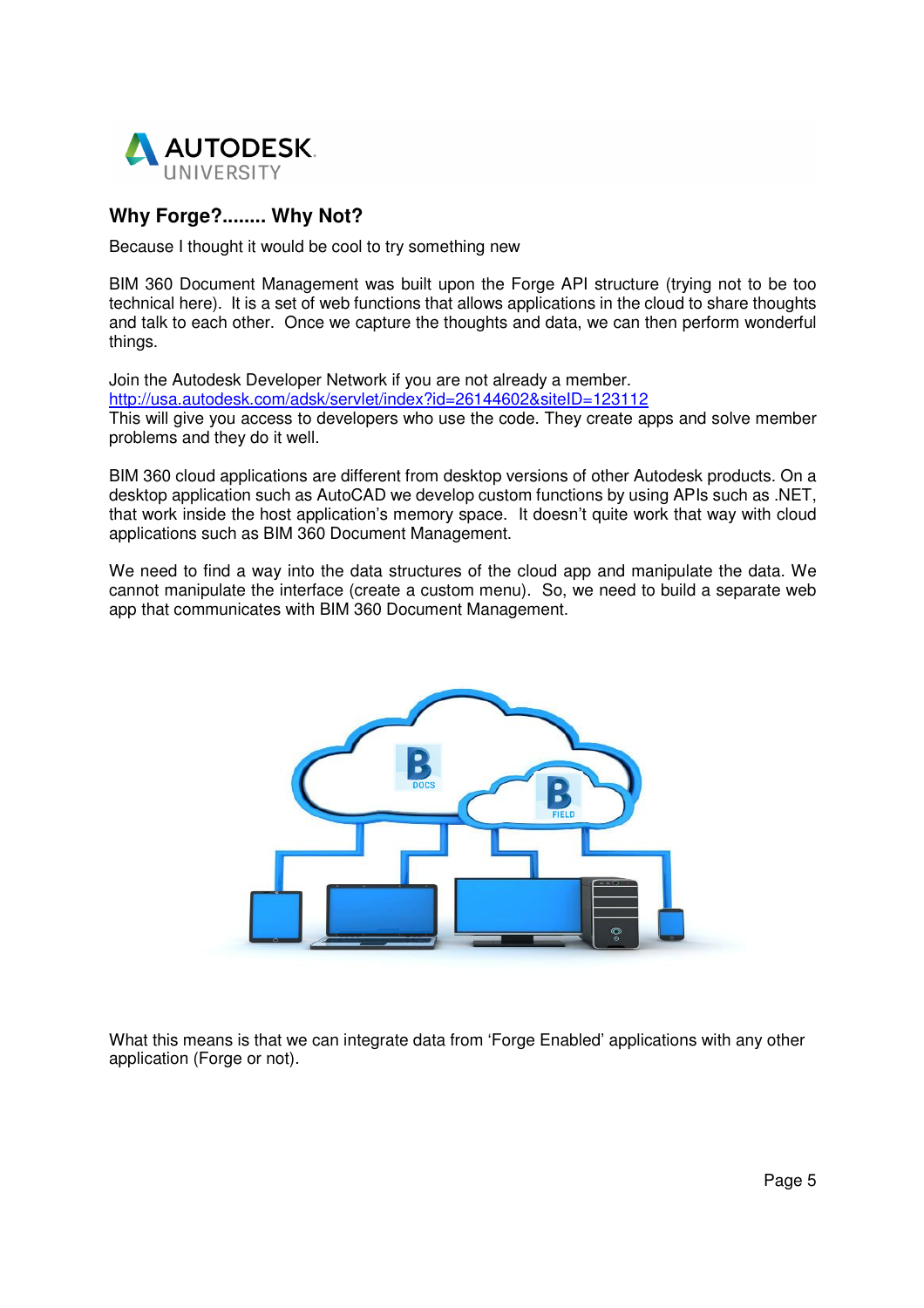

## **Challenge #1**

**BIM 360 Document Management and the drawing approval process (PAS 1192)** 



Capex PAS 1192.2

The question posed to me was:

'How can I demonstrate the drawing approval process by using BIM 360 Document Management?'

I could make a case that by providing the right folder structure and permissions, it could probably be done but might be an administrative nightmare.

The question was also put in my direction at last year's AU. I thought about this and came up with my proposed solution to build a parallel website that hosted drawing packages and allowed me to monitor its approval status. When the document reached a 'shared' status, the app would move it into the appropriate folder on B3DM.

So, I asked the question back: 'Would this work?' 'I think so. Can you show me?' Was the reply. 'Let me see and I'll get back to you'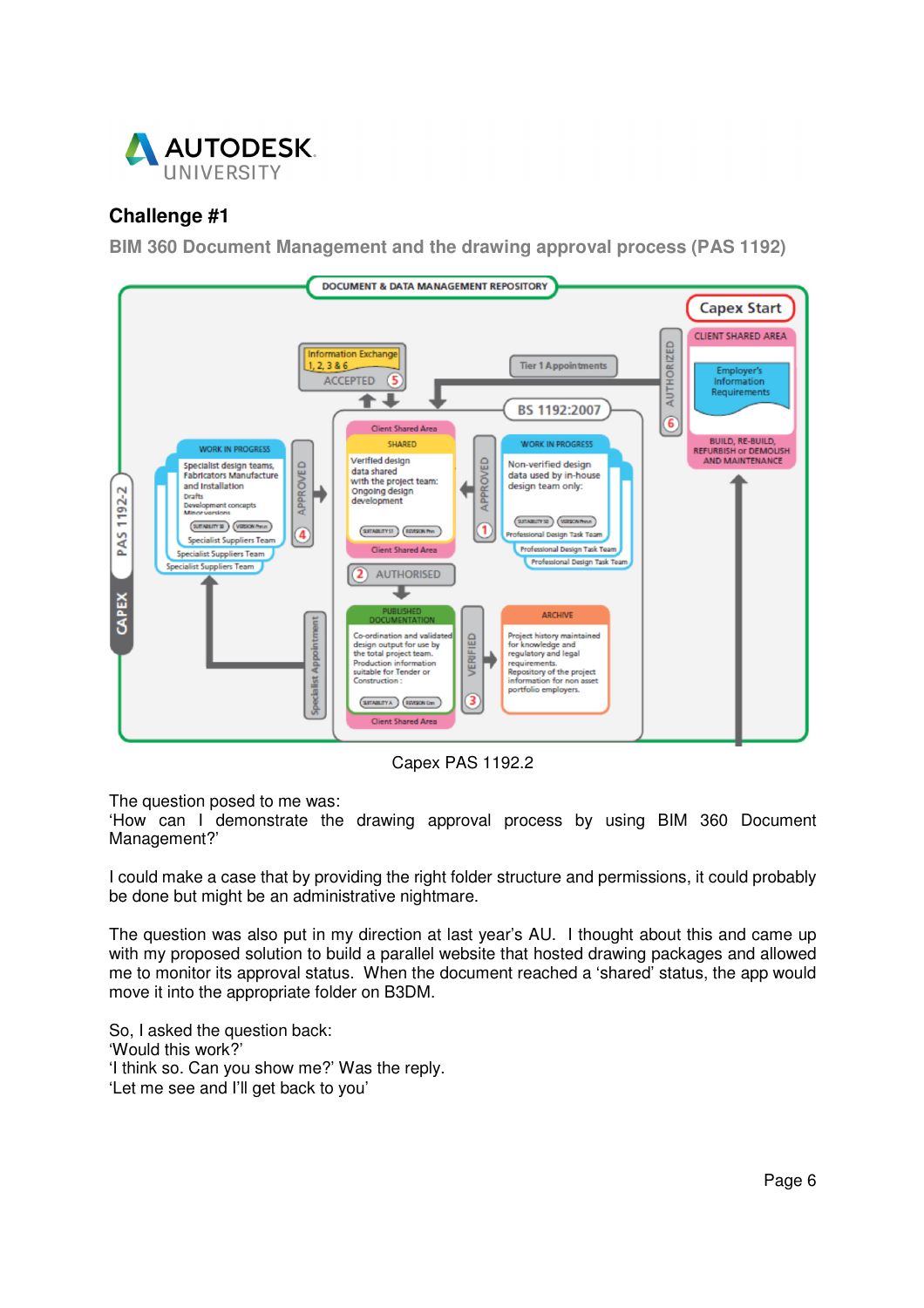

### **The Criteria**

- B3DN must not be changed
- New documents need to be placed in folders as required
- Central point of update for 'Shared' files

#### **Dan's Timeline**

As all great thinkers have, (haha), we have smart people that help us realise our goals. In my case, it was Dan. I asked Dan to look into Forge to develop a Proof of Concept to describe my thoughts via a web app as I described. I, of course thought this would be easy and straight forward. Dan, however did not. Here are the discovery highlights.

#### Originally tried using bim 360 api **(11/08/16)**

Had issues logging in via the api, followed Mikako's tutorials, wasn't working at all, got in contact with Mikako, she couldn't figure out what was wrong, eventually she came to realise that her tutorials were on the American servers our projects were on the eu servers, meant we had to add ".eu" to API calls to login. Mikako made a blog post on her field to address what she found via our email exchanges;

https://fieldofviewblog.wordpress.com/2016/08/18/base-url-for-bim-360-field-in-european-countries/

Finally got access (06/09/16), realised the api was massively restricted to the admin functionality (creating new projects and companies) but had no access to files and folders, spoke to Mikako again, access to the files and folders "coming soon" – to date the bim 360 api still has no access to files and folders

DM api enhanced to access dim 360 docs **(07/02/17)**

Not sure exactly when Grant realised this, must have been around April time? Logging in was easy, able to see list of projects and change between them, view all files and folders and download files, no cross access to plans/field using same api **(26/04/17)** 

Uploading to folder wasn't working at all, followed step by step tutorial on the data management api, still wasn't working, reached out for help from Zhong Wu, there was an api line that needed changing that wasn't documented anywhere at all on the forge site, how are people meant to know about this? **(02/05/17)**

https://stackoverflow.com/questions/43734245/uploading-a-file-to-storage-location

Uploading to most folders fine, uploading to the "plans" folder has issues, if it's a pdf then must go through a manual stage where you specify the title blocks, no way to automate this (03/05/17) confirmed by forge engineers

In order to meet PAS1192 requirements changing names/attributes via the api to docs would be ideal as we can use docs inbuilt versioning – turns out the api currently doesn't allow the changing of names/attributes via the api **(04/05/17)** – to date the api is still unable to do so https://stackoverflow.com/questions/43764669/updating-the-properties-of-an-item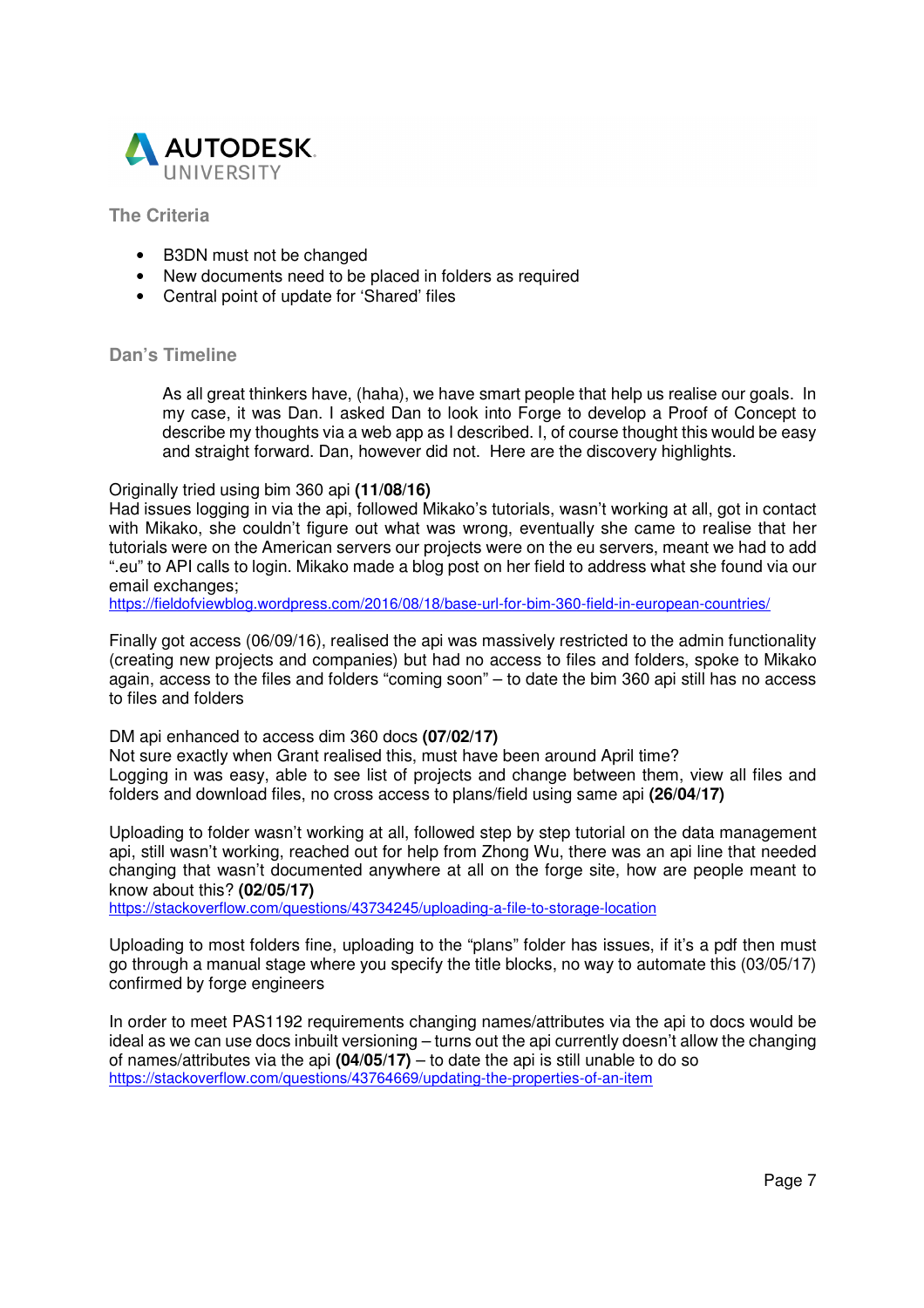

Partner programmer is having difficulty uploading to docs, had a chat, had exactly the same issue I did where an api line needed changing, again this isn't documented anywhere on the forge site so it's no surprise other people didn't know, helped him out and he got it working **(11/05/17)** 

uploading revit files and 2d sheets works well, splits up correctly and the docs viewer works with it automatically **(17/05/17)** 

tried creating folders, which is essential for what we need, turns out the dm api can't do this either… confirmed by forge engineers **(25/05/17)** 

Grant noticed a product called a360sync which syncs files between field glue and docs, had a look at it, due to the restraints on docs/dm api this is very limited, docs must be used as the host for everything so it is only one way traffic, not overly useful **(02/06/17)** 

Due to the inability to create folders and rename files the site production stalled massively, currently keeping an eye on the forge site waiting for any updates to the api so it's more useful **(05/06/17 to …)** 

Grant has seen that folders can now be added **(19/07/17)**

Attempted to add folders **(25/07/17)** getting the same error message that BIM 360 does not support folder creation, turns out Grant misunderstood and its "coming soon"

Got a response on a stack overflow question about updating properties attempted their solution, didn't work at all **(25/07/17)** responded asking for further assistance.

No response from the stack overflow property person, tried asking again.

Watched forge webinars late august early Septembers, mentioned about future updates coming, they added in folder creation, can't seem to get it working, emailed Mikako asking for help, again.

Hey Grant,

Quick update, Jaime managed to get the folder creation working, was a mistake in their documentation…

Will continue with the site later this week **(26/09/2017)**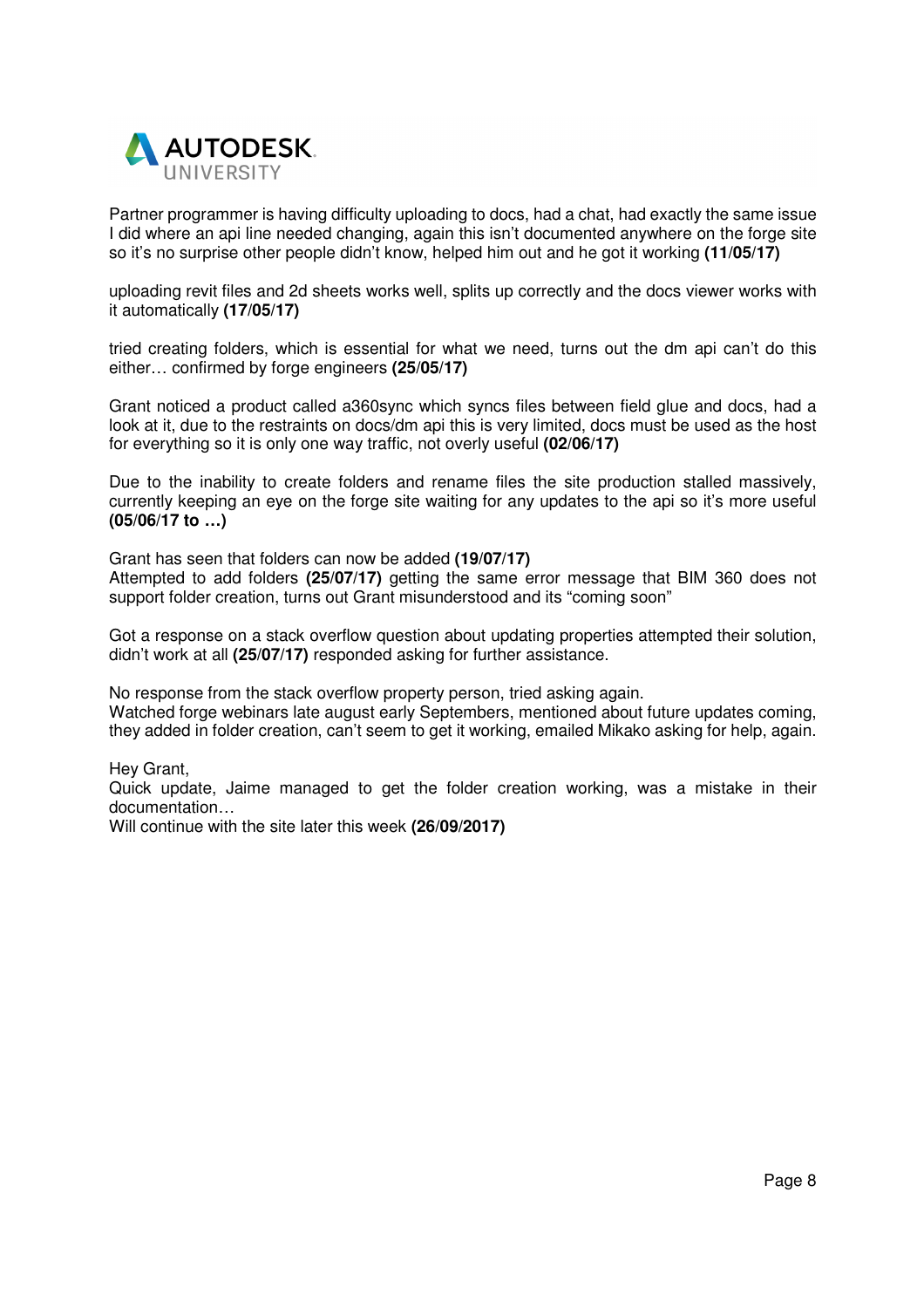

**The App in all its glory 'ish'**



We tried many times to get it right but it was a success just to be able to see the data and update the data. It gets better….



We can create folders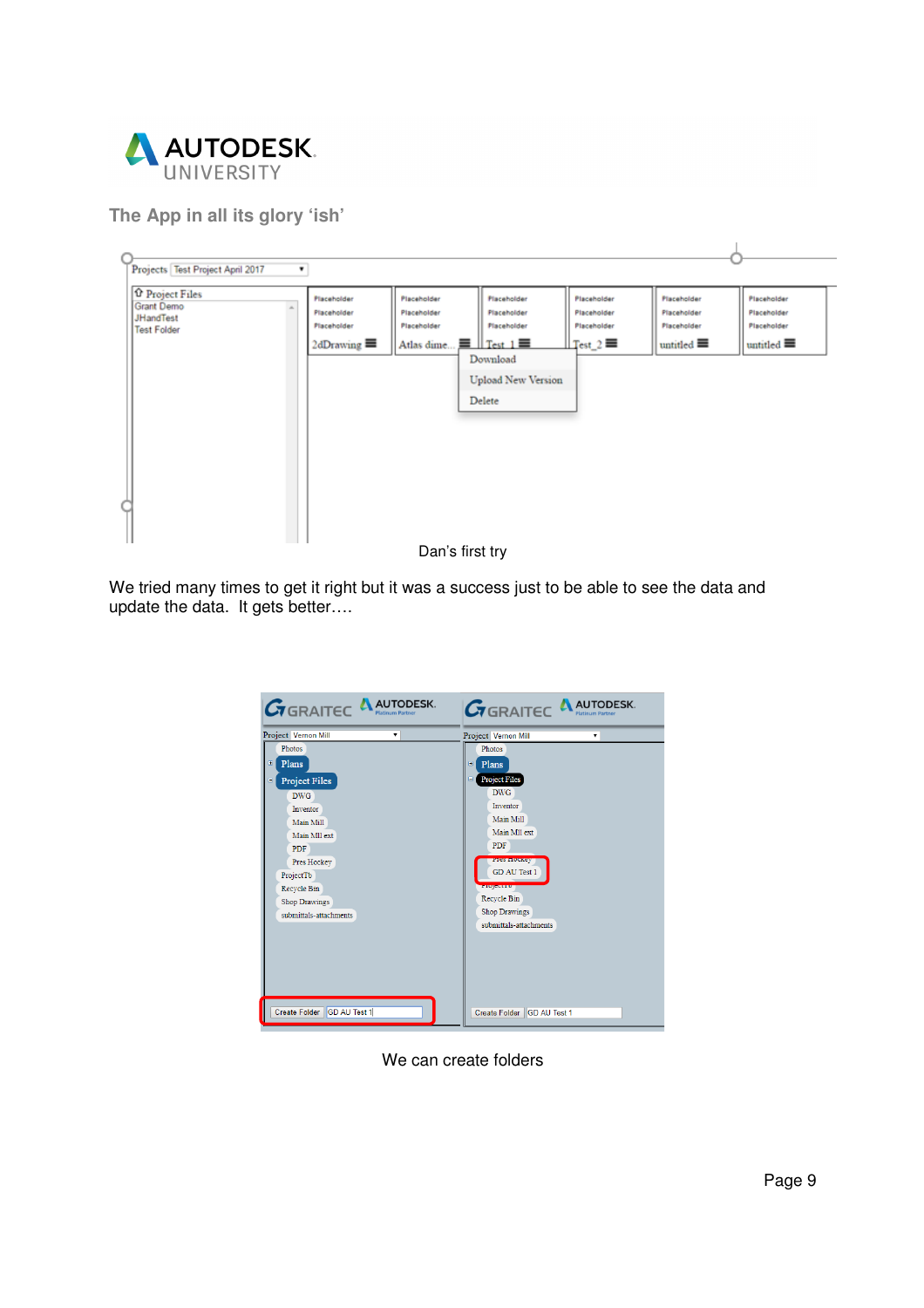

| <b>GRAITEC A AUTODESK.</b>           |                                                |                                                |                                                                 |
|--------------------------------------|------------------------------------------------|------------------------------------------------|-----------------------------------------------------------------|
| Project Vernon Mill<br>$\cdot$       |                                                |                                                |                                                                 |
| Photos                               | <b>File Name</b>                               | <b>Description</b>                             | <b>Revision</b>                                                 |
| $\blacksquare$ Plans                 | Registration _ Autodesk University<br>2017.pdf | Registration _ Autodesk University<br>2017.pdf | um:adsk.wipprod:fs.file:vf.P3IKw1tqTv-dGH0vyVKwmA?<br>version=1 |
| Project Files<br>e                   |                                                |                                                |                                                                 |
| <b>DWG</b>                           |                                                |                                                |                                                                 |
| Inventor                             |                                                |                                                |                                                                 |
| Main Mill                            |                                                |                                                |                                                                 |
| Main Mll ext                         |                                                |                                                |                                                                 |
| PDF                                  |                                                |                                                |                                                                 |
| Pres Hockey                          |                                                |                                                |                                                                 |
| <b>GD AU Test 1</b>                  |                                                |                                                |                                                                 |
| ProjectTb                            |                                                |                                                |                                                                 |
| Recycle Bin                          |                                                |                                                |                                                                 |
| <b>Shop Drawings</b>                 |                                                |                                                |                                                                 |
| submittals-attachments               |                                                |                                                |                                                                 |
|                                      |                                                |                                                |                                                                 |
|                                      |                                                |                                                |                                                                 |
|                                      |                                                |                                                |                                                                 |
|                                      |                                                |                                                |                                                                 |
|                                      |                                                |                                                |                                                                 |
| <b>GD AU Test 1</b><br>Create Folder | Choose File No file chosen                     |                                                |                                                                 |

## And… upload files to that folder

| AUTODESK BIM 360                           | Graitec BIM 360 Docs   Vernon Mill +              |                                             |         |                    | Ø                     |   |
|--------------------------------------------|---------------------------------------------------|---------------------------------------------|---------|--------------------|-----------------------|---|
| <b>EDIDENTIFY DISCUSSION IN MANAGEMENT</b> | <b>FOLDERS</b><br><b>ISSUES</b>                   | <b>RFIS</b>                                 |         |                    |                       |   |
| 同 Plans                                    | 88<br>$\equiv$<br>Upload                          |                                             |         | Q Search for files | ŀ.                    | Ð |
| Grant Demo<br>Grant Demo 2                 | Document Name ~<br>$\Box$                         | File Name                                   | Version | Updated by         | Updated date          | € |
| Plans.3<br>Plans.4                         | 蘴<br>o<br>Registration _ Autodesk University 2017 | Registration _ Autodesk University 2017.pdf | V1      | Grant Dott         | Oct 30, 2017 11:36 AM | A |
| Plans.5<br>Shop Drawings                   |                                                   |                                             |         |                    |                       |   |
| <b>图 Project Files</b>                     |                                                   |                                             |         |                    |                       |   |
| $\n  DWG\n$                                |                                                   |                                             |         |                    |                       |   |
| GD AU Test 1<br>$\cdots$<br>Inventor       |                                                   |                                             |         |                    |                       |   |
| Main Mill                                  |                                                   |                                             |         |                    |                       |   |

Success.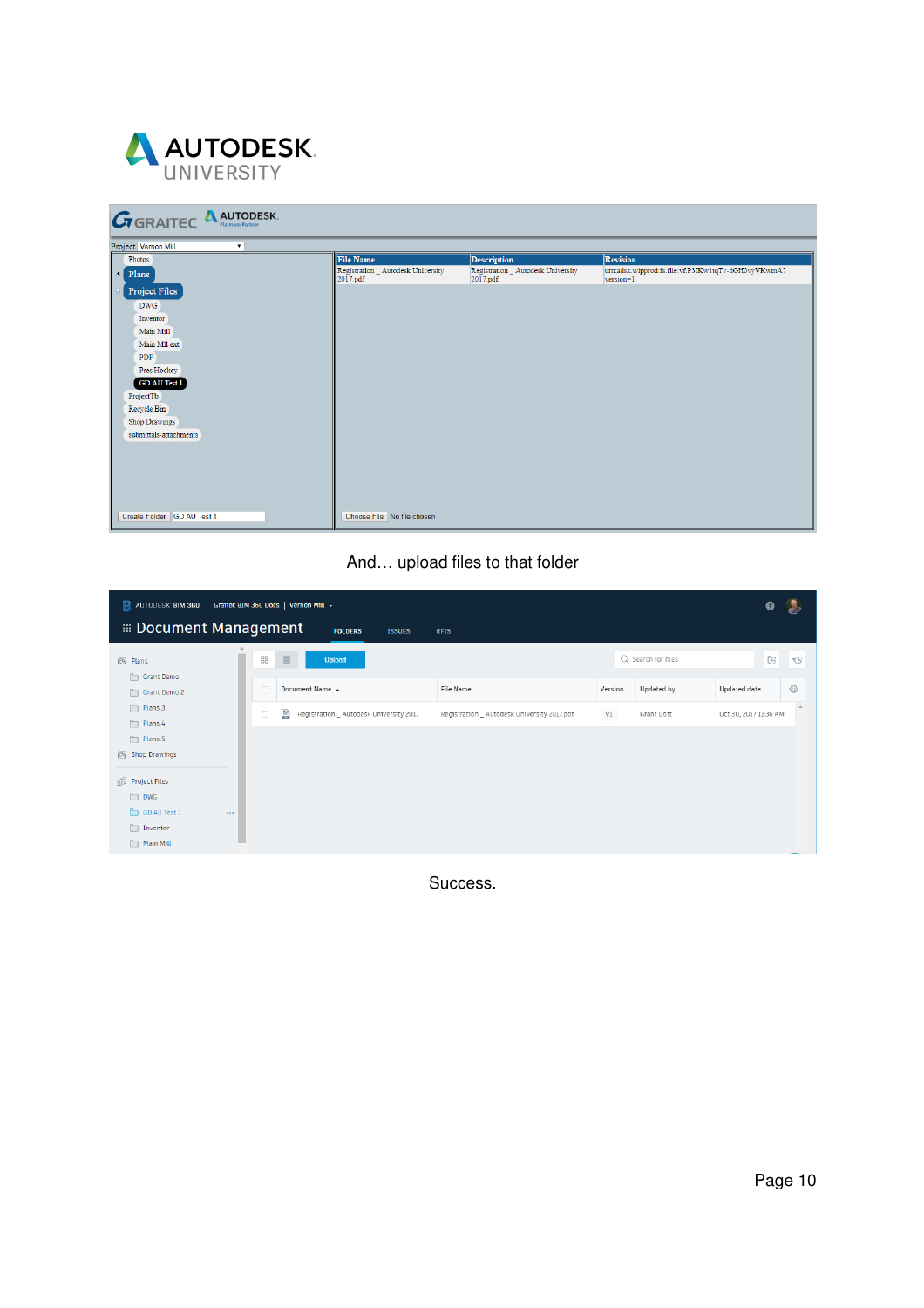

## **Challenge #2**

**BIM 360 Field and cross project reporting (sort of)**

This one was a bit easier to accomplish… Dan says because it was because it didn't use Forge!

BIM 360 Field does a very good job of filtering Issues but on a per project basis. During a recent client visit where I was conducting some pre-sales demonstrations, it was brought to my attention that if the client had many projects, how could they see all the issues assigned to the logged in user. Not on a per project basis as the BIM 360 Field GUI shows but just a list of all the issues across any or all projects.

This house builder has many projects and would have to keep going back and forth between projects to see the Issues. They simply wanted to see a list off all Issues regardless of project and all in one list.

So, I thought about it, then called Dan.

We had tried in the past to build functions about subcontractor activity across multiple projects. So, we had a grasp on what was possible. This was the next step.

**The Criteria** 

- House builder with 'lots' of design Issues
- All Issues raised back to the design office
- Currently all Issues are on a per project basis and needed to handle all projects to any company or person.

In some ways, this was easier because Dan had all the basic stuff coded up, we just needed to enhance the GUI.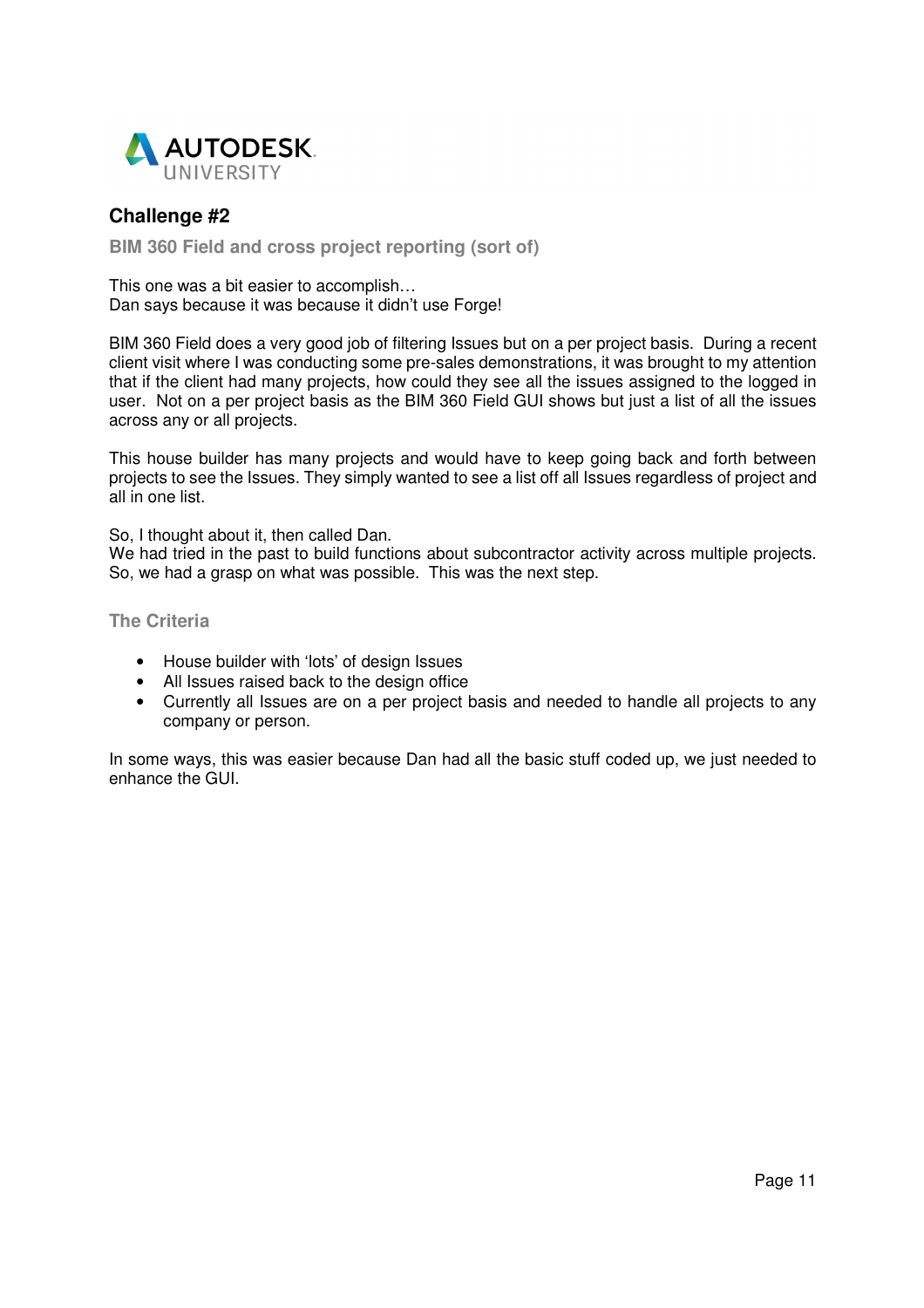

This is what Dan came up with based upon my criteria.

| <b>ADN Graitec Ltd</b><br><b>Issue Fixer</b><br><b>Company That Fixes</b> |          |                         |                            |  |
|---------------------------------------------------------------------------|----------|-------------------------|----------------------------|--|
|                                                                           |          |                         |                            |  |
| Issue 1                                                                   | Status 1 | Project 1               | <b>Created By 1</b>        |  |
| There's an issue with the stuff                                           | Open     | <b>Sample Project</b>   | daniel.scott@graitec.co.uk |  |
| My yacht is too big                                                       | Open     | Sample Project          | daniel.scott@graitec.co.uk |  |
| Tea is too hot                                                            | Open     | Sample Project          | daniel.scott@graitec.co.uk |  |
| Ceiling too low                                                           | Open     | Test Project April 2017 | daniel.scott@graitec.co.uk |  |

Cross project Issue register